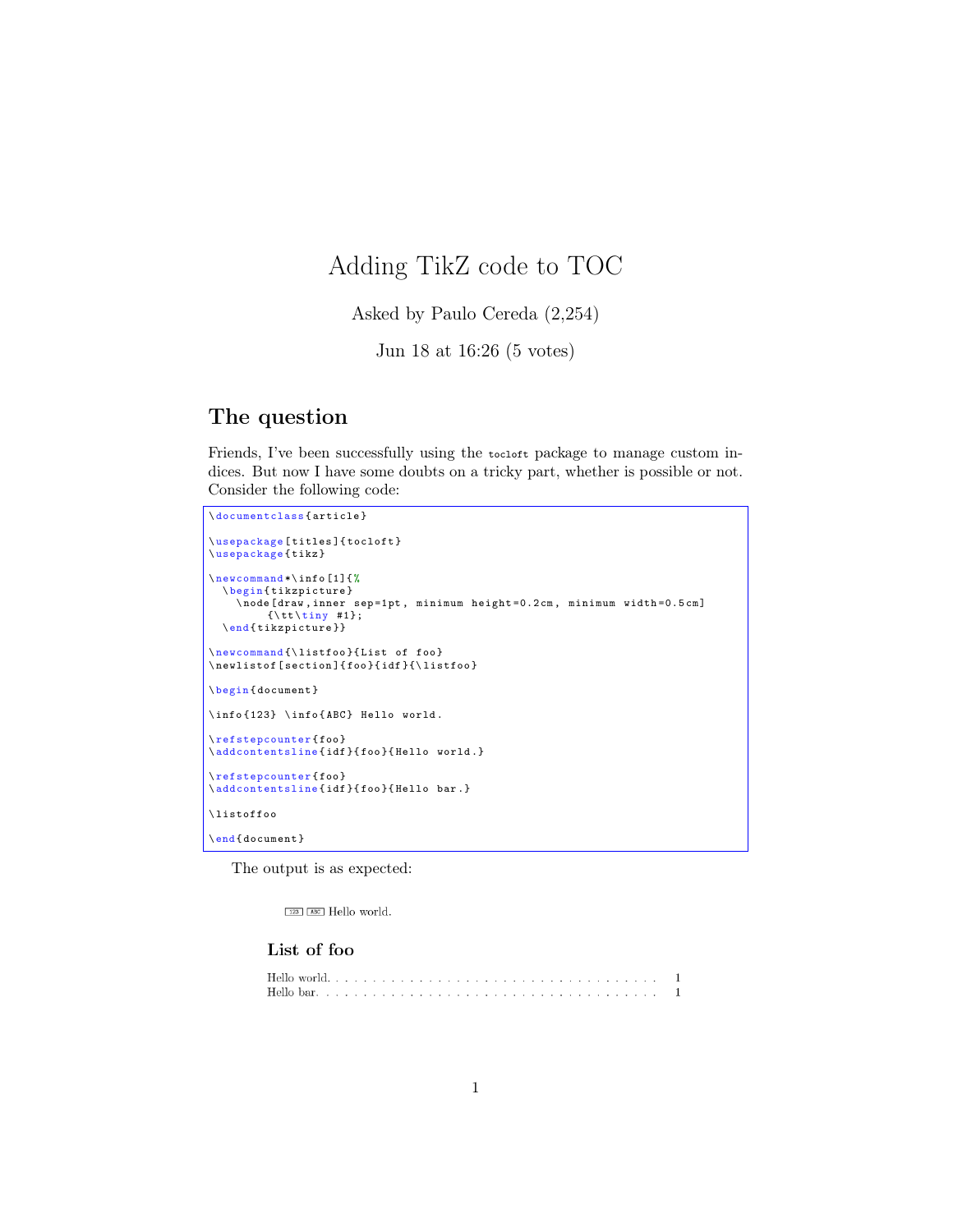In this particular case, I was wondering if it's possible to add a TikZ image to the list entries. I tried to add \addcontentsline{idf}{foo}{\info{123} \info{ABC} Hello world.} but it didn't work. I hope to achieve something like this:

 $123$   $ABC$  Hello world.

#### List of foo

I also tried the inline \tikz, but no success. Probably I'm missing something obvious, or maybe it's trickier than I thought. Any ideas?

### Answer 1

Answered by Gonzalo Medina (29.6k) on Jun 18 at 16:30 – Marked as accepted  $(4 \text{ votes}).$ 

Simply protect the \info commands:

```
\documentclass { article }
\ usepackage [ titles ]{ tocloft }
\ usepackage { tikz }
\ newcommand *\ info [1]{ %
  \ begin { tikzpicture }
    \node [draw, inner sep=1pt, minimum height=0.2cm, minimum width=0.5cm]
          {\ tt \ tiny #1};
  \ end { tikzpicture }}
\newcommand{\listfoo}{List of foo}
\ne listof [section]{foo}{idf}{\listfoo}
\ begin { document }
\ info {123} \ info { ABC } Hello world .
\ refstepcounter { foo }
\verb+\addcontentsline{if}{foot{\t{123}} \ \}rotect \ \in {\texttt{ABC}} \ \ Helloworld .}
\ refstepcounter { foo }
\verb+\addcontentsline{ [idf]{foot{ \texttt{for} {123} \ \} } \ {{\color{red} {protest} \ info{ABC}} \ \ }bar .}
\ listoffoo
\ end { document }
```
#### This answer has 1 comment:

1. Thanks a lot, Gonzalo! I had no idea of that. It's a very simple and functional solution!  $=$ ) – Paulo Cereda on Jun 18 at 16:44 (0 votes).